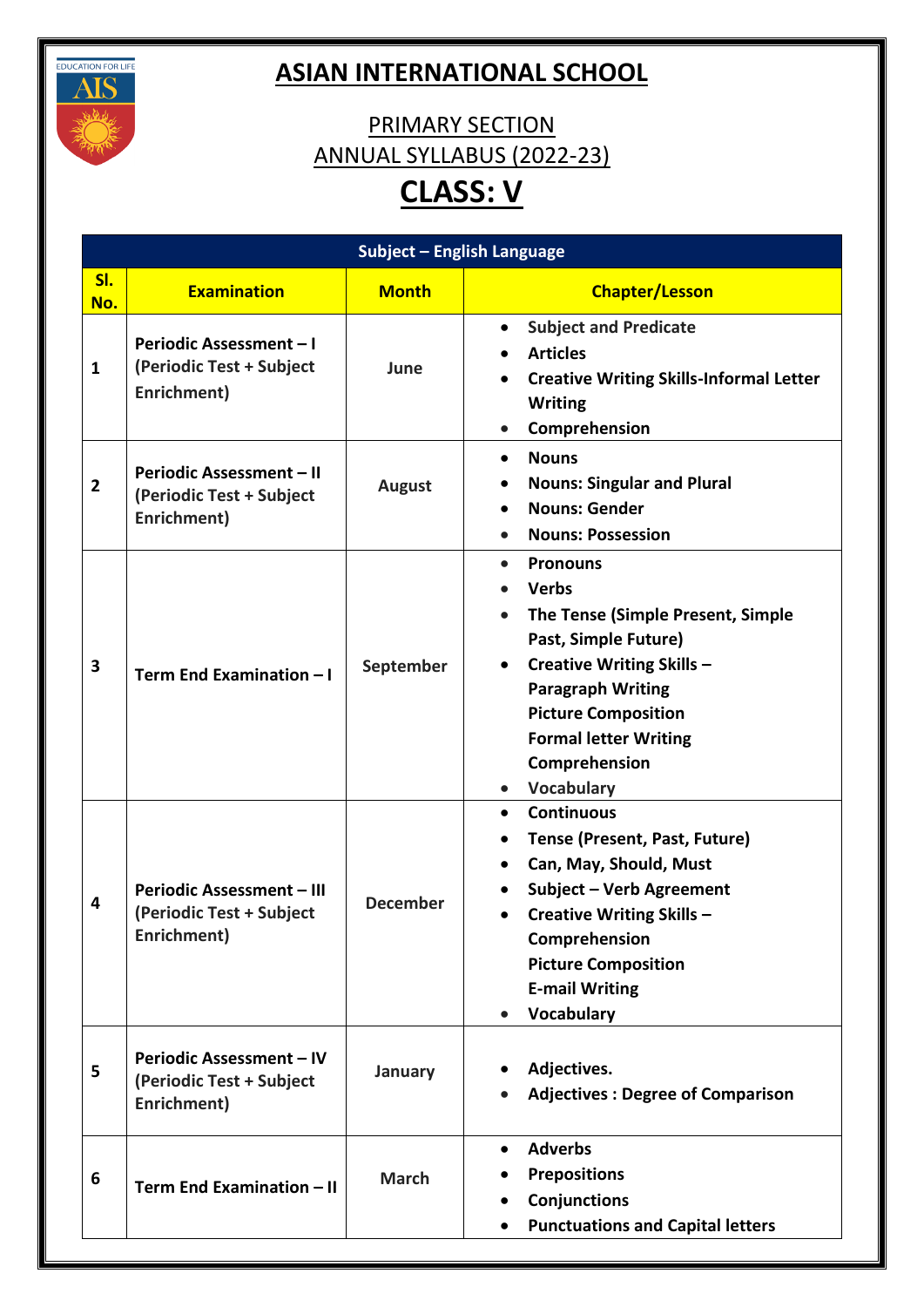| • Perfect Tenses (Present, Past and<br>Future)<br><b>Vocabulary</b><br>$\bullet$<br>Word That May Often Be Confused<br>$\bullet$<br>• Creative Writing Skills-<br>Letter writing<br><b>Story writing</b> |
|----------------------------------------------------------------------------------------------------------------------------------------------------------------------------------------------------------|
| <b>E-mail writing</b><br>Comprehension                                                                                                                                                                   |

|                | Subject - English Literature                                                |                 |                                                                                                                                                                                                           |  |
|----------------|-----------------------------------------------------------------------------|-----------------|-----------------------------------------------------------------------------------------------------------------------------------------------------------------------------------------------------------|--|
| SI.<br>No.     | <b>Examination</b>                                                          | <b>Month</b>    | <b>Chapter/Lesson</b>                                                                                                                                                                                     |  |
| $\mathbf 1$    | Periodic Assessment - I<br>(Periodic Test + Subject<br>Enrichment)          | June            | Papaya's Adventure (prose)<br>$\bullet$<br>The Flower School (poem)                                                                                                                                       |  |
| $\overline{2}$ | Periodic Assessment - II<br>(Periodic Test + Subject<br>Enrichment)         | <b>August</b>   | A Battle in the Jungle (prose)<br>The Flower School (poem)                                                                                                                                                |  |
| 3              | Term End Examination - I                                                    | September       | Wind Song (prose)<br>$\bullet$<br><b>Robin Hood and John Little (play)</b><br>$\bullet$<br><b>White Mice</b><br>$\bullet$<br><b>Wandering Singers (poem)</b><br>$\bullet$<br><b>A Question of Grammar</b> |  |
| 4              | <b>Periodic Assessment - III</b><br>(Periodic Test + Subject<br>Enrichment) | <b>December</b> | <b>Memories are made of Buttermilk</b><br>$\bullet$<br>(prose)<br>A Minor Bird (poem)                                                                                                                     |  |
| 5              | Periodic Assessment - IV<br>(Periodic Test + Subject<br>Enrichment)         | January         | <b>Cuss Interviews the Stranger</b><br>A Minor Bird (poem)                                                                                                                                                |  |
| 6              | Term End Examination - II                                                   | <b>March</b>    | • Lemon Pie (poem)<br>The Blossom Tree (prose)<br>$\bullet$<br>The Frog & the Nightingale (poem)<br>$\bullet$<br><b>Uncle Richard's New Year (prose)</b><br>$\bullet$<br><b>Vertical Descent</b>          |  |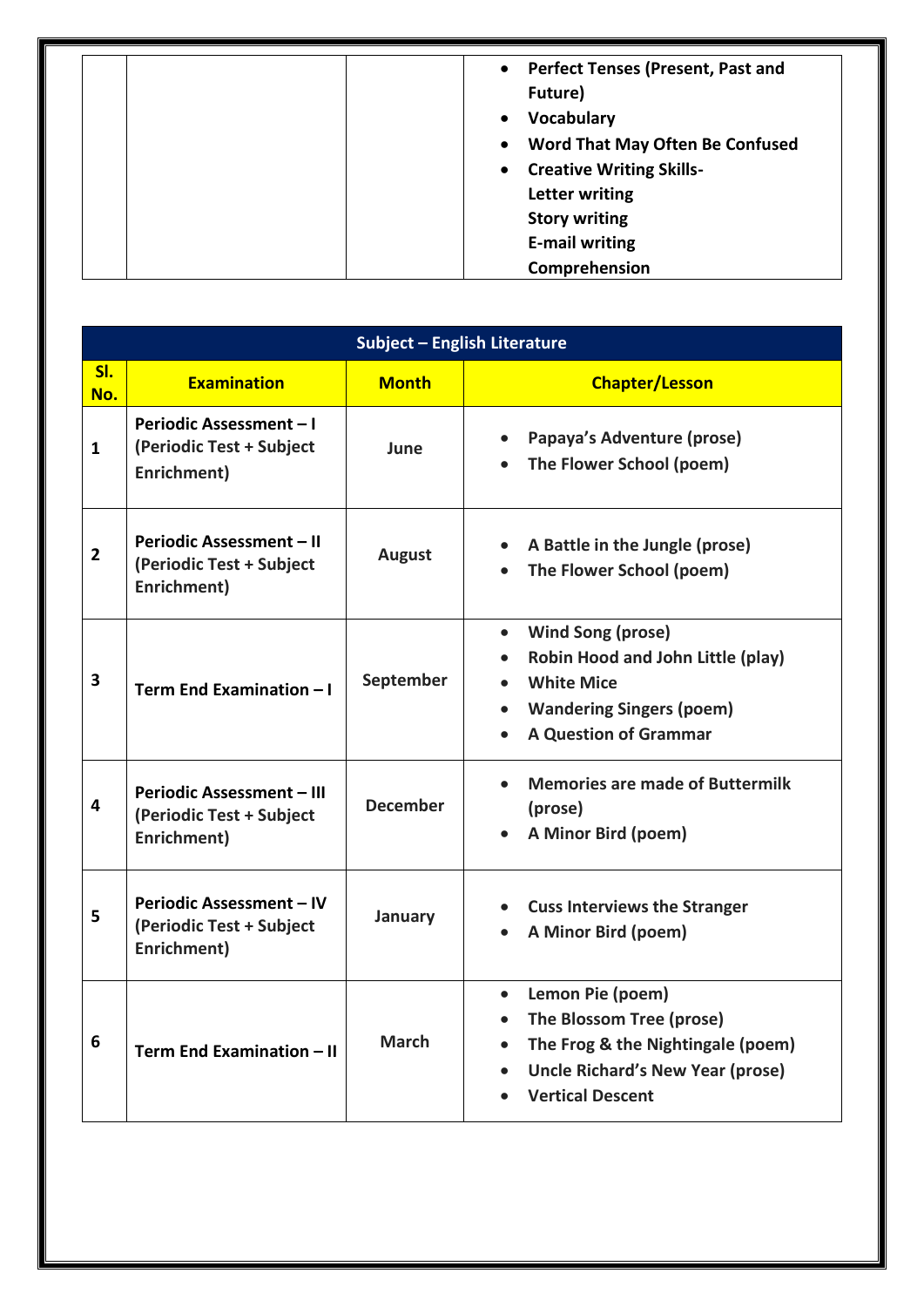|                |                                                                             | <b>Subject - Mathematics</b> |                                                                                                                                                                                                                                              |
|----------------|-----------------------------------------------------------------------------|------------------------------|----------------------------------------------------------------------------------------------------------------------------------------------------------------------------------------------------------------------------------------------|
| SI.<br>No.     | <b>Examination</b>                                                          | <b>Month</b>                 | <b>Chapter/Lesson</b>                                                                                                                                                                                                                        |
| $\mathbf{1}$   | Periodic Assessment-I<br>(Periodic Test + Subject<br>Enrichment)            | June                         | <b>Operation with large numbers</b><br>(Chapter-2)                                                                                                                                                                                           |
| $\overline{2}$ | Periodic Assessment - II<br>(Periodic Test + Subject<br>Enrichment)         | August                       | <b>Fraction (Chapter-4)</b><br>Decimals and their application<br>(Chapter-5)                                                                                                                                                                 |
| 3              | Term End Examination - I                                                    | September                    | <b>Operation with large numbers</b><br>(Chapter-2)<br><b>Factors and Multiples (Chapter-3)</b><br><b>Fractions (Chapter-4)</b><br>Decimals and their application<br>(Chapter-5)<br>Money in everyday life (Chapter-10)<br>Time (Chapter-11)  |
| 4              | <b>Periodic Assessment - III</b><br>(Periodic Test + Subject<br>Enrichment) | <b>December</b>              | <b>Metric measures and temperature</b><br>(Chapter-6)                                                                                                                                                                                        |
| 5              | <b>Periodic Assessment - IV</b><br>(Periodic Test + Subject<br>Enrichment)  | January                      | <b>Symmetry, Pattern, Nets and Maps</b><br>(Chapter-13)<br>Area and Volume (Chapter - 8)                                                                                                                                                     |
| 6              | Term End Examination - II                                                   | <b>March</b>                 | <b>Metric measures and temperature</b><br>(Chapter-6)<br>Geometry (Chapter $-7$ )<br>Area and Volume (Chapter $-8$ )<br>Percentage (Chapter $-9$ )<br>Representing information in graphical<br>form (Chapter-12)<br>Algebra (Chapter $-14$ ) |

|            | Subject - Science                                                         |              |                                    |  |
|------------|---------------------------------------------------------------------------|--------------|------------------------------------|--|
| SI.<br>No. | <b>Examination</b>                                                        | <b>Month</b> | <b>Chapter/Lesson</b>              |  |
|            | <b>Periodic Assessment - I</b><br>(Periodic Test + Subject<br>Enrichment) | June         | <b>Growing Plants</b><br>$\bullet$ |  |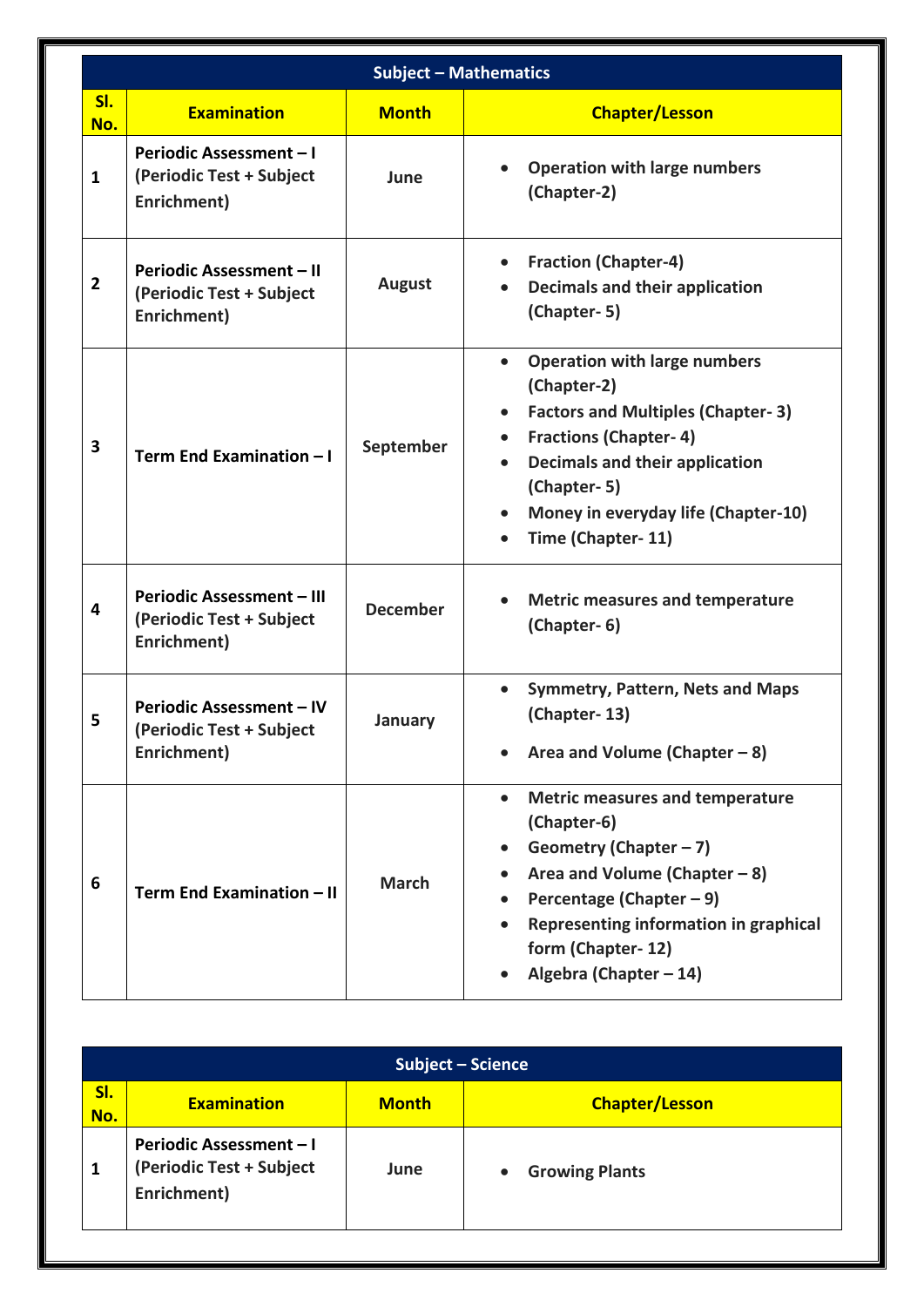| $\overline{2}$ | Periodic Assessment - II<br>(Periodic Test + Subject<br>Enrichment)         | <b>August</b>   | <b>Food and Health</b><br>$\bullet$                                                                                                                                                                                        |
|----------------|-----------------------------------------------------------------------------|-----------------|----------------------------------------------------------------------------------------------------------------------------------------------------------------------------------------------------------------------------|
| 3              | Term End Examination - I                                                    | September       | <b>Safety and First Aid</b><br>$\bullet$<br><b>Solids, Liquids and Gases</b><br><b>Rocks and Minerals</b><br><b>Animals: Habitat and adaptation</b><br>$\bullet$<br><b>Skeletal System and Nervous System</b><br>$\bullet$ |
| 4              | <b>Periodic Assessment - III</b><br>(Periodic Test + Subject<br>Enrichment) | <b>December</b> | <b>Measurement</b><br>$\bullet$                                                                                                                                                                                            |
| 5              | <b>Periodic Assessment - IV</b><br>(Periodic Test + Subject<br>Enrichment)  | January         | <b>Force and Energy</b><br>$\bullet$                                                                                                                                                                                       |
| 6              | Term End Examination - II                                                   | <b>March</b>    | <b>Earth, Sun and Moon</b><br>$\bullet$<br><b>Air and Water</b><br><b>Light and shadow</b><br>$\bullet$<br><b>Volcanoes, Earthquakes, and Tidal</b><br>$\bullet$<br>waves<br><b>Our Environment</b>                        |

|                | <b>Subject - Social Science</b>                                            |              |                                                                                                                                                                                                 |  |
|----------------|----------------------------------------------------------------------------|--------------|-------------------------------------------------------------------------------------------------------------------------------------------------------------------------------------------------|--|
| SI.<br>No.     | <b>Examination</b>                                                         | <b>Month</b> | <b>Chapter/Lesson</b>                                                                                                                                                                           |  |
| 1              | <b>Periodic Assessment – I</b><br>(Periodic Test + Subject<br>Enrichment)  | June         | <b>Grids On Earth</b><br><b>Hot or Cold</b><br><b>Rotation And Revolution (Activity)</b><br>$\bullet$                                                                                           |  |
| $\overline{2}$ | <b>Periodic Assessment – II</b><br>(Periodic Test + Subject<br>Enrichment) | August       | <b>Our Amazing Planet</b><br><b>Land Of Midnight Sun</b><br>$\bullet$                                                                                                                           |  |
| 3              | Term End Examination - I                                                   | September    | <b>Our Beautiful Country (Activity)</b><br>$\bullet$<br><b>Democratic Republic of Congo</b><br>$\bullet$<br>Live in Harmony<br><b>Health in Your Hands</b><br>The British In India<br>$\bullet$ |  |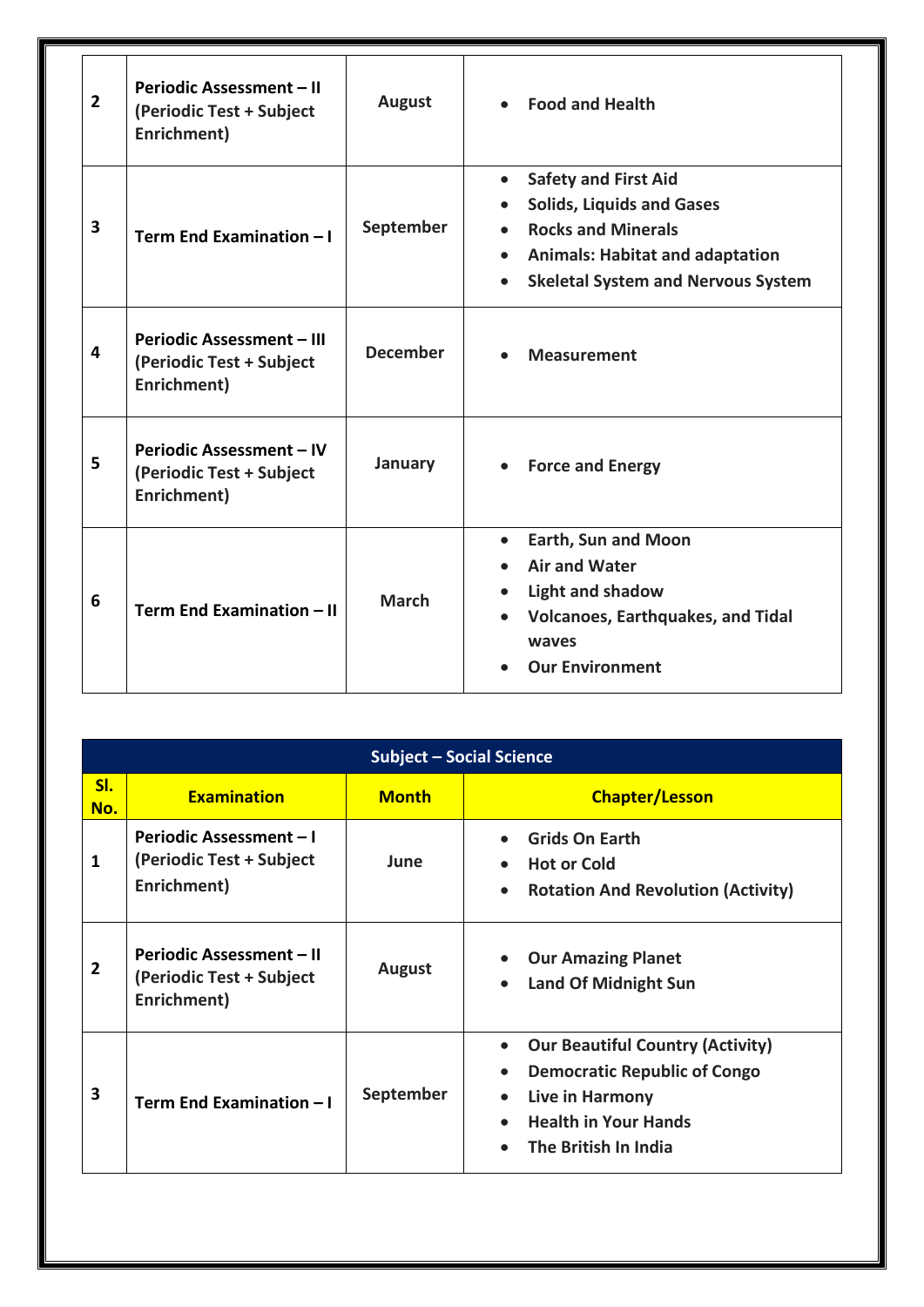| 4 | <b>Periodic Assessment - III</b><br>(Periodic Test + Subject<br>Enrichment) | <b>December</b> | <b>Grass Lands</b><br><b>The Moody Earth</b><br><b>Bountiful Nature</b><br>$\bullet$                                                                                               |
|---|-----------------------------------------------------------------------------|-----------------|------------------------------------------------------------------------------------------------------------------------------------------------------------------------------------|
| 5 | <b>Periodic Assessment – IV</b><br>(Periodic Test + Subject<br>Enrichment)  | January         | <b>From One End to The Other</b><br><b>Land Of Hot Sands</b>                                                                                                                       |
| 6 | Term End Examination - II                                                   | <b>March</b>    | <b>Knowledge Is Power</b><br><b>Freedom of India</b><br>$\bullet$<br><b>The Indian Government</b><br>Let's Make Peace Not War<br><b>From Cave Drawings To The Web</b><br>$\bullet$ |

|                | Subject - Hindi                                                           |               |                                                                                                                                                                                                      |  |
|----------------|---------------------------------------------------------------------------|---------------|------------------------------------------------------------------------------------------------------------------------------------------------------------------------------------------------------|--|
| SI.<br>No.     | <b>Examination</b>                                                        | <b>Month</b>  | <b>Chapter/Lesson</b>                                                                                                                                                                                |  |
| $\mathbf{1}$   | <b>Periodic Assessment - I</b><br>(Periodic Test + Subject<br>Enrichment) | June          | • तेनालीरामा<br>• समय बहुत ही मूल्यवान है<br>• वर्ण विचार                                                                                                                                            |  |
| $\overline{2}$ | Periodic Assessment - II<br>(Periodic Test + Subject<br>Enrichment)       | <b>August</b> | आग की खोज<br>• संज्ञा(लिंग)                                                                                                                                                                          |  |
| 3              | Term End Examination - I                                                  | September     | • गुलमोहर:-<br>पुष्प की अभिलाषा<br>शूलपाणि<br>एक भारत, श्रेष्ठ भारत<br>• स्पर्श व्याकरण:-<br>संज्ञा(वचन,कारक)<br>सर्वनाम<br>विशेषण<br>पत्र लेखन<br>शब्द और अर्थ<br>मुहावरें<br>अन् <i>च्छेद लेखन</i> |  |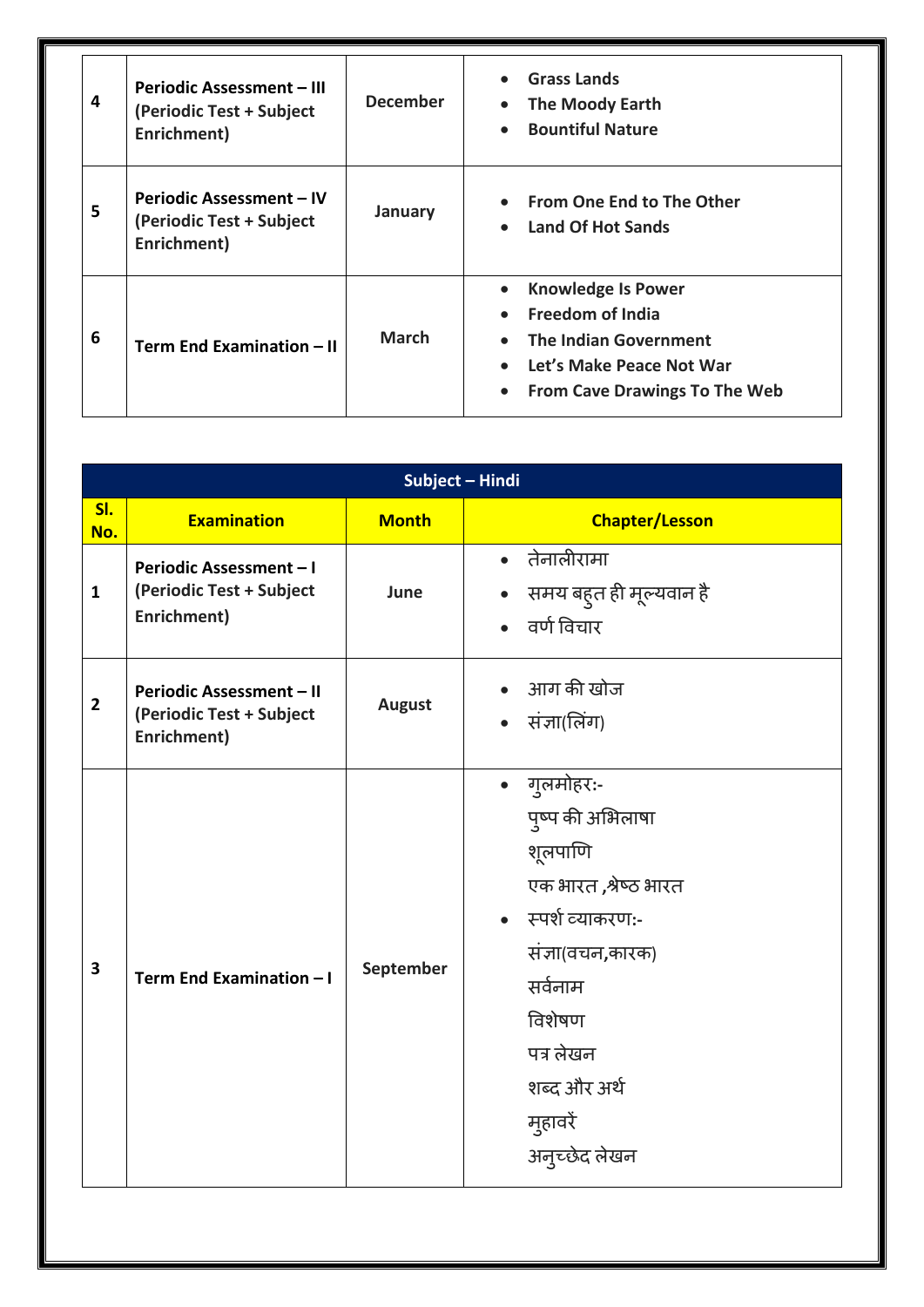| 4 | <b>Periodic Assessment - III</b><br>(Periodic Test + Subject<br>Enrichment) | <b>December</b> | • अमूल्य उपहार<br>• दोहें<br>• क्रिया और काल                                                                                                                                                                                          |
|---|-----------------------------------------------------------------------------|-----------------|---------------------------------------------------------------------------------------------------------------------------------------------------------------------------------------------------------------------------------------|
| 5 | Periodic Assessment - IV<br>(Periodic Test + Subject<br>Enrichment)         | January         | • बैक्टीरिया                                                                                                                                                                                                                          |
| 6 | Term End Examination - II                                                   | <b>March</b>    | • गुलमोहर:-<br>प्रथम राष्ट्रपति का बचपन<br>सुख की कुंजी<br>शेर औऱ लड़का<br>डा• ए. पी. जे अब्दुल कलाम<br>• स्पर्श व्याकरण:-<br>शब्द और पद<br>वाक्य विचार<br>विराम चिन्ह<br>शब्द रचना<br>निबंध<br>पत्र लेखन<br>मुहावरें<br>शब्द और अर्थ |

|                | Subject - Bengali                                                          |               |                                                                                                 |  |
|----------------|----------------------------------------------------------------------------|---------------|-------------------------------------------------------------------------------------------------|--|
| SI.<br>No.     | <b>Examination</b>                                                         | <b>Month</b>  | <b>Chapter/Lesson</b>                                                                           |  |
| $\mathbf{1}$   | <b>Periodic Assessment - I</b><br>(Periodic Test + Subject<br>Enrichment)  | June          | হিন্দু-মুসলমান<br>$\bullet$<br>তোতাকাহিনী<br>$\bullet$<br>ধ্বনি ও বৰ্ণ<br>$\bullet$             |  |
| $\overline{2}$ | <b>Periodic Assessment - II</b><br>(Periodic Test + Subject<br>Enrichment) | <b>August</b> | জীবজগতের নিয়মভঙ্গ<br>$\bullet$<br>শব্দ-পদ-বাক্য<br>$\bullet$                                   |  |
| 3              | Term End Examination - I                                                   | September     | বিশেষ্য পদ<br>$\bullet$<br>সৰ্বনাম পদ<br>বিশেষণ পদ<br>$\bullet$<br>অব্যয় পদ<br>অনচ্ছেদ<br>রচনা |  |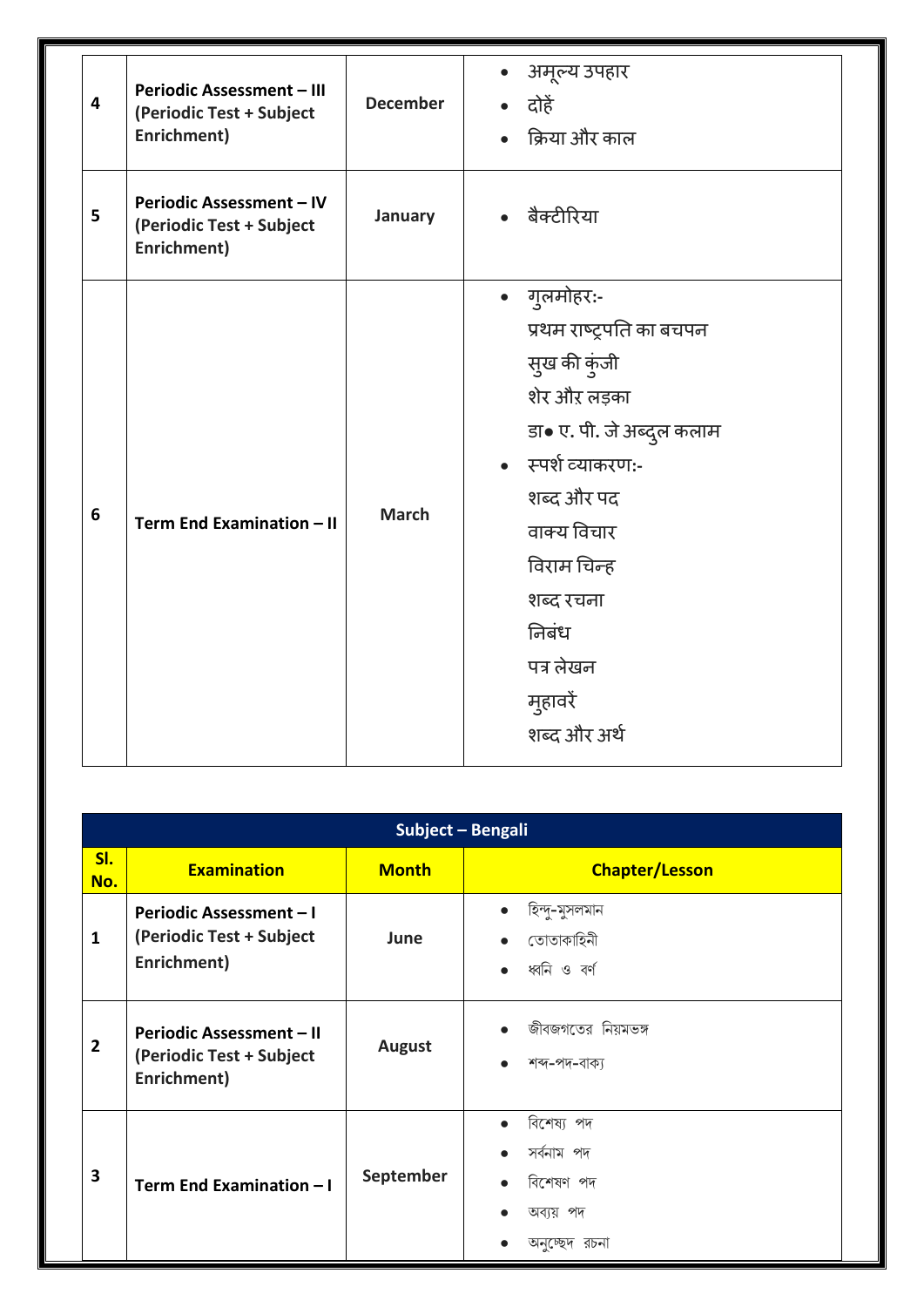| $\overline{\mathbf{4}}$ | <b>Periodic Assessment - III</b><br>(Periodic Test + Subject<br>Enrichment) | <b>December</b> | পত্ৰলিখন<br>$\bullet$<br>বোধ পরীক্ষণ<br>সেকালের বৈদ্য<br>$\bullet$<br>নালিশ<br>ডাকাত নাকি<br>সুন্দরবনের আর্জান সর্দার<br>গল্পবুড়ো<br>ক্রিয়াপদ                                                                |
|-------------------------|-----------------------------------------------------------------------------|-----------------|----------------------------------------------------------------------------------------------------------------------------------------------------------------------------------------------------------------|
| 5                       | <b>Periodic Assessment - IV</b><br>(Periodic Test + Subject<br>Enrichment)  | January         | লিপির কথা<br>লিঙ্গ                                                                                                                                                                                             |
| 6                       | Term End Examination - II                                                   | <b>March</b>    | গোপন খবর<br>$\bullet$<br>আমন ধানের ছড়া<br>$\bullet$<br>অবাক জলপান<br>ক্রিয়ার কাল<br>সমোচ্চারিত ভিন্নার্থক শব্দ ও বচন<br>পদ পরিবর্তন<br>এককথায় প্রকাশ করো ও পুরুষ<br>পত্ৰলিখন<br>অনুচ্ছেদ রচনা<br>বোধপরীক্ষণ |

| <b>Subject - Computer</b> |                                                                            |               |                                                                                                                                                                                                                            |  |  |
|---------------------------|----------------------------------------------------------------------------|---------------|----------------------------------------------------------------------------------------------------------------------------------------------------------------------------------------------------------------------------|--|--|
| SI.<br>No.                | <b>Examination</b>                                                         | <b>Month</b>  | <b>Chapter/Lesson</b>                                                                                                                                                                                                      |  |  |
| 1                         | <b>Periodic Assessment - I</b><br>(Periodic Test + Subject<br>Enrichment)  | June          | $Ch - 1$ – Evolution of computers<br>$Ch - 2 - GUI$ Operating System -<br>$\bullet$<br><b>Desktop management</b>                                                                                                           |  |  |
| $\overline{2}$            | <b>Periodic Assessment – II</b><br>(Periodic Test + Subject<br>Enrichment) | <b>August</b> | $Ch - 4 - Advanced features of Word$<br><b>Processor</b>                                                                                                                                                                   |  |  |
| 3                         | Term End Examination - I                                                   | September     | • Ch $-1$ – Evolution of computers<br>$Ch - 2 - GUI Operating System -$<br>$\bullet$<br><b>Desktop management</b><br>$Ch - 3 - Types$ of Software<br>$\bullet$<br>$Ch - 4 - Advanced features of Word$<br><b>Processor</b> |  |  |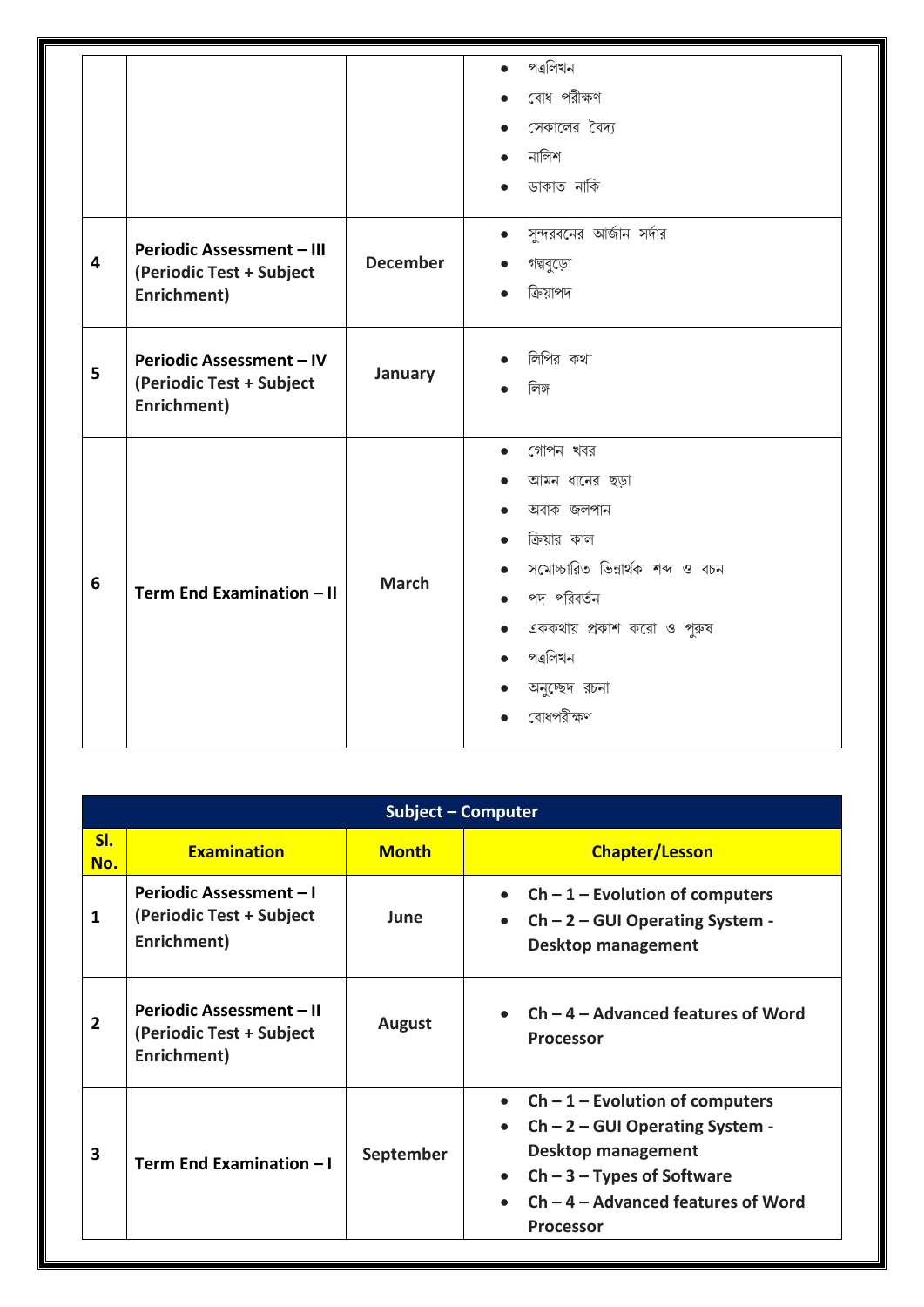|   |                                                                             |                 | Extra – MS – Excel                                                                                                                                                                                         |
|---|-----------------------------------------------------------------------------|-----------------|------------------------------------------------------------------------------------------------------------------------------------------------------------------------------------------------------------|
| 4 | <b>Periodic Assessment - III</b><br>(Periodic Test + Subject<br>Enrichment) | <b>December</b> | • $Ch - 5 - Tables$ in Word<br>• $Ch - 6 - Mail$ Merge in Word                                                                                                                                             |
| 5 | <b>Periodic Assessment – IV</b><br>(Periodic Test + Subject<br>Enrichment)  | January         | • $Ch - 7$ – Presentation Software -<br><b>Special effects</b>                                                                                                                                             |
| 6 | Term End Examination - II                                                   | <b>March</b>    | $Ch - 5 - Tables$ in Word<br>$Ch - 6 -$ Mail Merge in Word<br>$\bullet$<br>$Ch - 7 -$ Presentation Software -<br>$\bullet$<br><b>Special effects</b><br>$Ch - 8 - Internet$ services<br>Extra – MS - Excel |

| Subject - GK   |                                                                             |                 |                                                                                  |  |  |
|----------------|-----------------------------------------------------------------------------|-----------------|----------------------------------------------------------------------------------|--|--|
| SI.<br>No.     | <b>Examination</b>                                                          | <b>Month</b>    | <b>Chapter/Lesson</b>                                                            |  |  |
| $\mathbf{1}$   | <b>Periodic Assessment - I</b><br>(Periodic Test + Subject<br>Enrichment)   | June            | <b>The Natural World</b><br>$\bullet$<br><b>Things Around Me</b>                 |  |  |
| $\overline{2}$ | <b>Periodic Assessment - II</b><br>(Periodic Test + Subject<br>Enrichment)  | August          | <b>Science and Technology</b><br>$\bullet$                                       |  |  |
| 3              | Term End Examination - I                                                    | September       | <b>Numbers and Logical Skills</b><br>$\bullet$<br><b>Language and Literature</b> |  |  |
| 4              | <b>Periodic Assessment - III</b><br>(Periodic Test + Subject<br>Enrichment) | <b>December</b> | <b>Arts and Culture</b><br><b>Meet the Nobel Laureates</b>                       |  |  |
| 5              | Periodic Assessment - IV<br>(Periodic Test + Subject<br>Enrichment)         | January         | <b>Sports</b>                                                                    |  |  |
| 6              | Term End Examination - II                                                   | <b>March</b>    | The World Around Us                                                              |  |  |